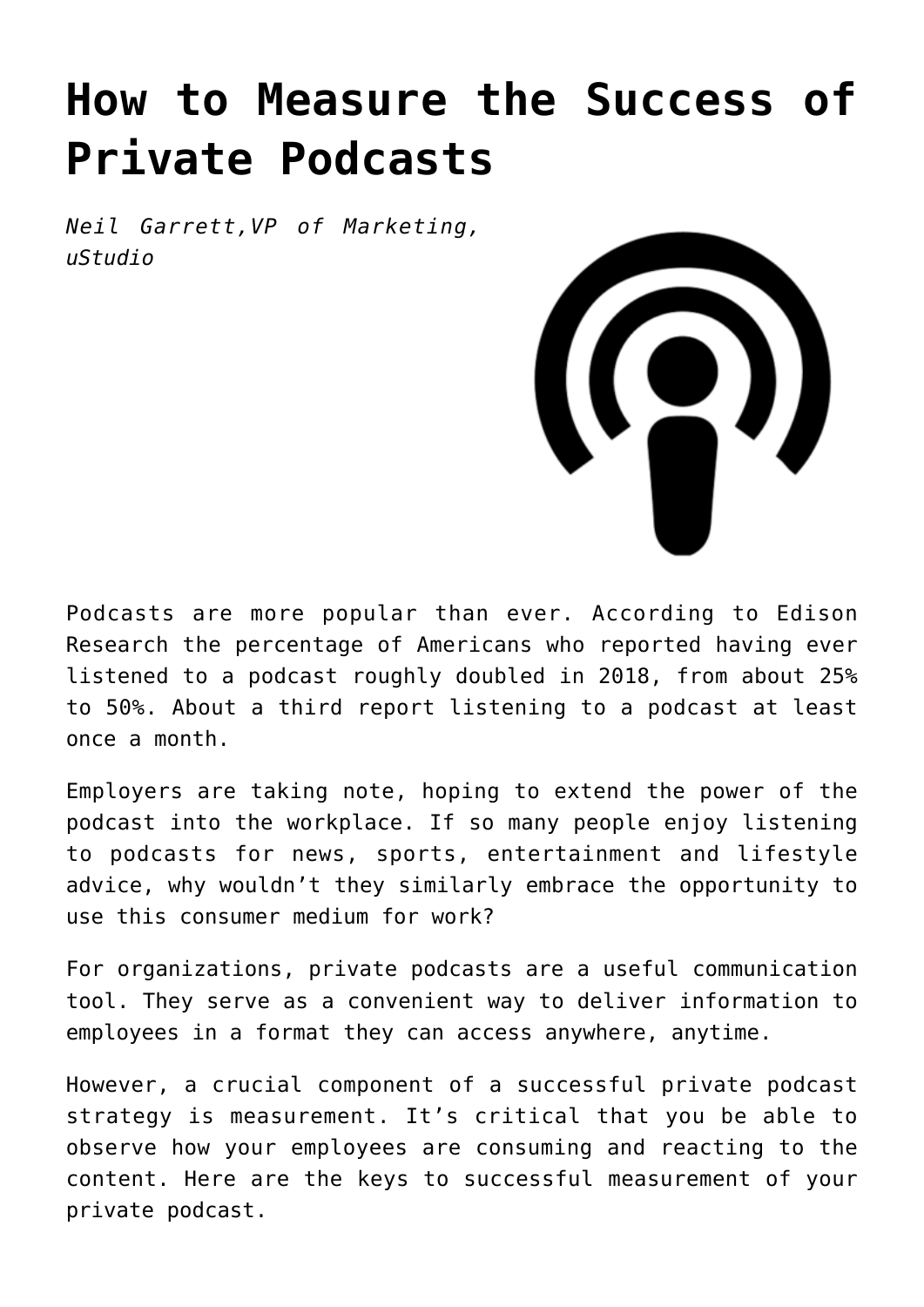## **Establish SMART Objectives for the Podcast**

What do you seek to accomplish by implementing private podcasting in your business? Increasing employee engagement during company events? Increasing productivity during fieldwork? Growing individual sales rep performance?

Whatever you decide, the key is to set objectives that are SMART: Specific, Measurable, Attainable, Relevant and Timely. That means that every goal should be accompanied by a plan to evaluate progress. For instance, if your goal is to increase employee engagement with your sales training material, how will you measure the impact that the podcasts have had on engagement? Via employee survey? When?

Setting SMART objectives for your private podcast content can help define your objectives and give you the focus and motivation you need to deliver your key business messages successfully.

#### **Segment Your Audience**

You'll struggle to evaluate the impact of your private podcasts if you're simply sharing them with employees via email or a file-sharing service. It's key that you use a secure platform that [allows you to see who actually listened](https://ustudio.com/platform/podcast-analytics/).

Ideally, your platform should allow you to segment your audience. That lets you restrict certain podcast shows to certain people, job classifications, age groups and departments.

Segmentation allows you to not only target specific segments of the workforce, but it provides important insights into who the content is best connecting with. You may notice the podcast has proven popular in the HR department but has failed to garner interest in IT. Or that the content is not gaining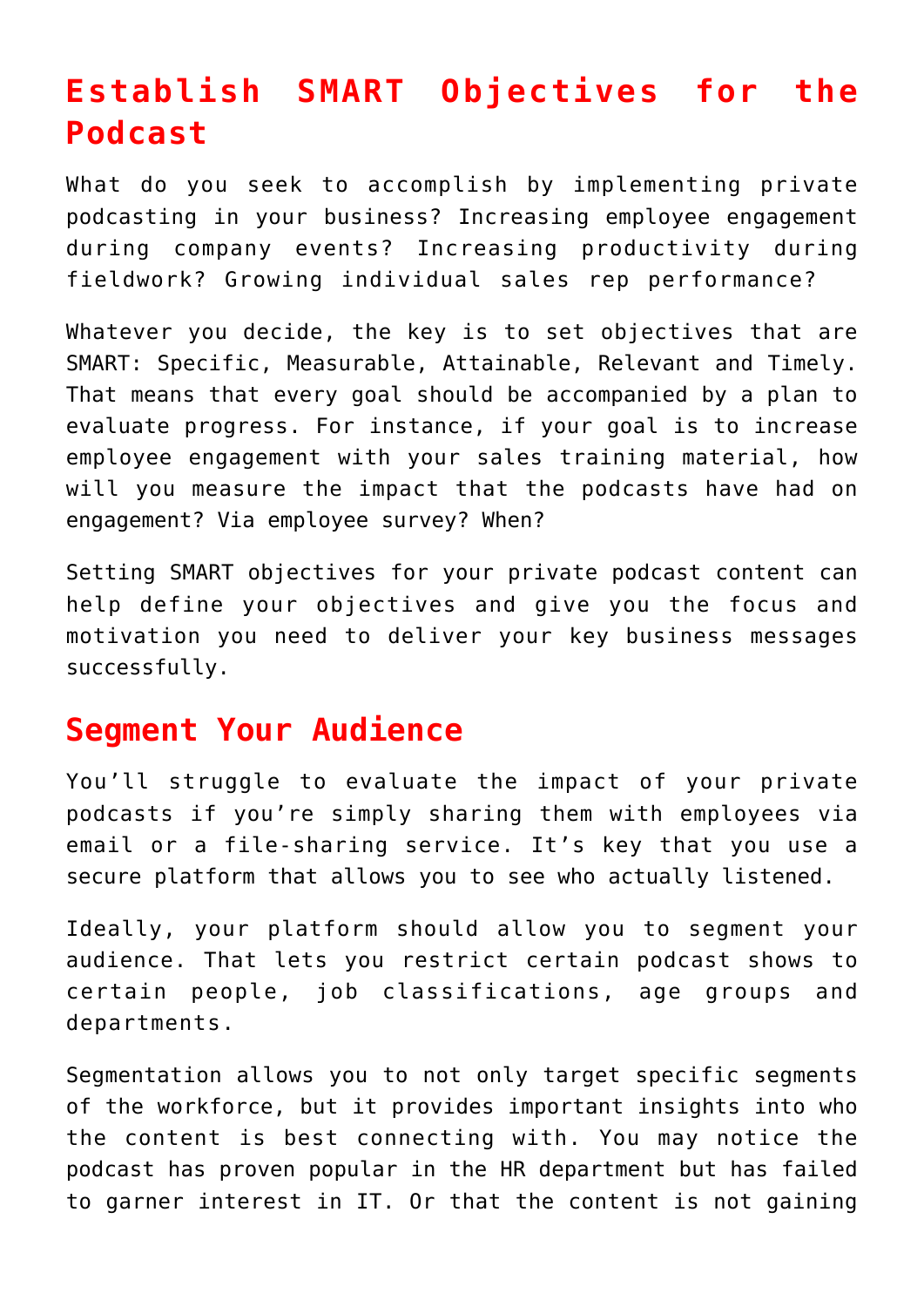as much traction with women employees or workers under 35. All of these data points are useful in shaping your internal communications strategy. You can also test the best way to deliver messages via private podcast to various segments of your enterprise by comparing how different segments of the audience react to shows based on topic, format and length and many other factors.

### **Consistently Evaluate Key Performance Metrics**

As you continue to produce podcasts, it's important you monitor their performance, taking notes of dips or upticks in your employees' engagement with the content. Employee trends and podcast listening behaviors may change over time and it's important to constantly evaluate your analytics so nothing goes unseen.

However, listenership is not the only valuable metric. There are other key indicators of an effective podcast including clicks, shares, downloads and time spent listening.

#### **Get Employee Feedback**

You should gather private podcast input from employees through periodic surveys to constantly measure success. Do employees enjoy your private podcasts? What could make them more enjoyable or more useful for career growth? If you are having trouble getting feedback, asking key managers or leaders what they are hearing from their team can provide valuable insight.

Opening your private podcast to questions, and letting employees ask questions (publicly or anonymously) can be a great way to involve the audience and better-understand the type of content that employees are interested in. If you are the host of your private podcast, asking any guest speakers that participate for their feedback can open your eyes to